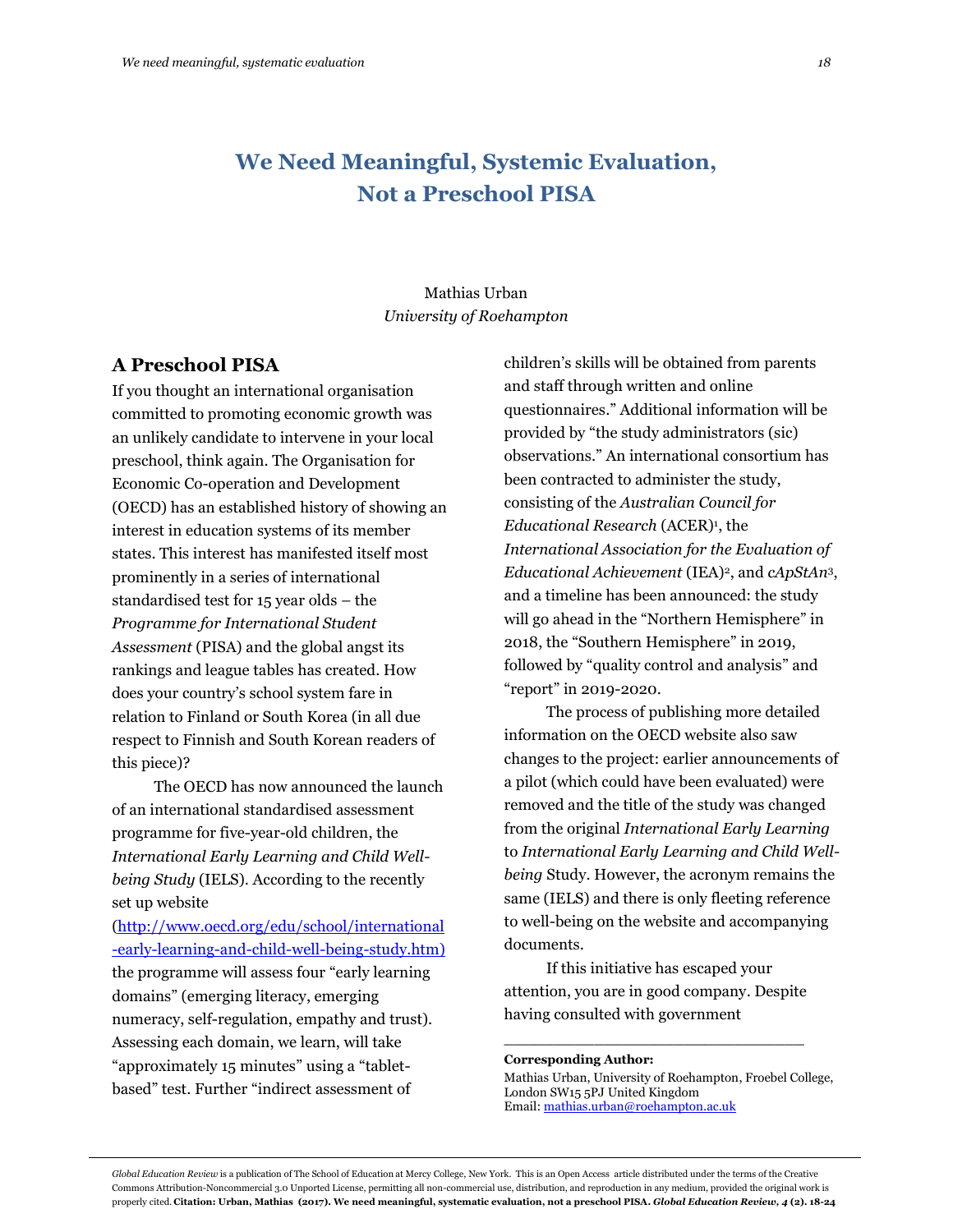representatives of 16 countries in a "scoping group" since 2012, little to no information about the initiative has been shared with the international early childhood community. The lack of information and absence of any meaningful consultation with early childhood professionals and scholars has been pointed out repeatedly. An article published in *Contemporary Issues in Early Childhood* by Peter Moss and co-authors in August 2016 was first to ask, "Did you know about this?" (Moss et al., 2016). Until today, based on my own and colleagues' experiences from talking with practitioners in many countries, the answer is a resounding "No." Several publications have expressed concerns about IELS, its underlying assumptions, the process, and the implication – for young children as well as for the early childhood profession. Shortly after Moss' article in CIEC, Beth Blue Swadener (Arizona State University) and I published a paper titled *Democratic accountability and contextualised systemic evaluation.* The piece was published in *International Critical Childhood Policy Studies*  (Urban & Swadener, 2016) and on the website of the Reconceptualising Early Childhood Education (RECE) network (receinternational.org) and signed in support by nearly 200 academics, professionals and activists from over 20 countries. Other critical publications in various national and international contexts followed, e.g., Alan Pence's *Baby PISA* (Pence, 2017) and Margaret Carr, Linda Mitchell and Lesley Rameka's piece on IELS and Te Whāriki (Carr, Mitchell and Rameka, 2016; Mackey, Hill and de Vocht, 2016). There is an update on recent developments in the current issue of CIEC (Moss & Urban, 2017). I summarise the key arguments below.

## **Garbage in – garbage out? Young children and standardised assessment don't go well together**

One of the key methodological concerns about IELS is its apparent disregard for any evidence that suggests caution is appropriate when using standardised testing of young children for international comparative purposes. In the US, a country with an established history of highstakes testing, studies consistently show the low reliability and validity of standardised tests of children, especially in contexts of large-scale comparison (Meisels, 2004, 2006; Meisels & Atkins-Burnett, 2006; Madaus & Clarke, 2001; Raudenbush, 2005). Referring to these arguments we have argued that the findings from IELS will be "largely meaningless due to their disconnect with and disrespect for diverse, locally embedded approaches to early childhood education and care" (Urban & Swadener, 2016, pp 7, 8). While the collection of child-based data on a global scale, in order to produce PISA style country rankings and league tables raises serious ethical questions (see *There can only be one* below) it also points to other critical aspects of IELS. Not least that it is a waste of resources and a missed opportunity as it will draw attention away from meaningful local and international initiatives to create in-depth understandings of complex early childhood systems, develop meaningful systemic evaluation and support much-needed improvement of experiences and outcomes for all children.

The OECD must be aware of the existing meta-analyses of standardised test results of young children. That it keeps pushing ahead regardless lead us, in our 2016 article written on behalf of the *Reconceptualising Early Childhood Education* network, to ask whose interests are served by rolling out IELS:

> *Promoting and rolling out standardised assessment and comparison approaches regardless of overwhelming evidence that*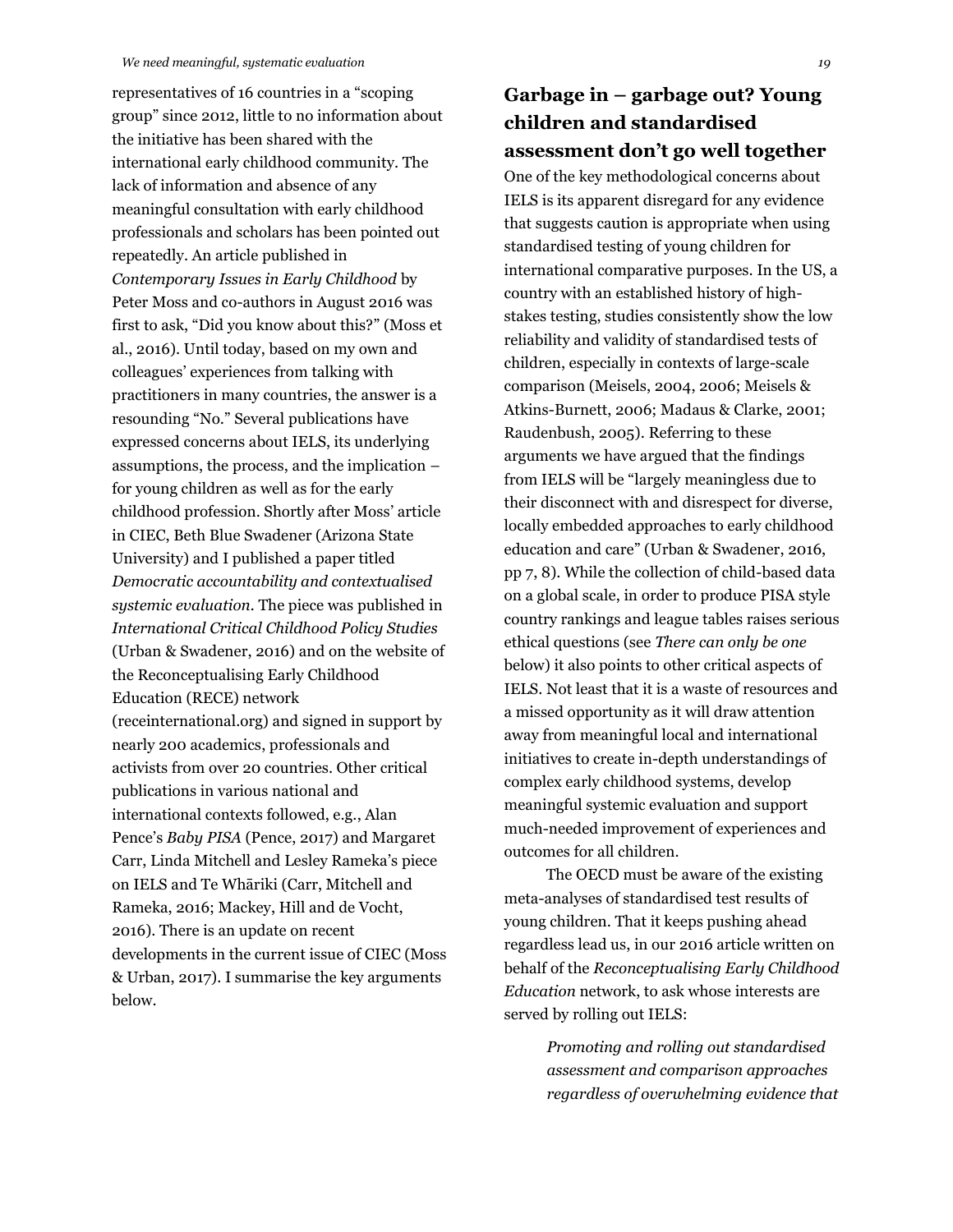*they cannot achieve their stated goals raises the question whether political and corporate profit interests are being privileged over valid research, children's rights and meaningful evaluation.* (Urban & Swadener, 2016, p. 7)

# **There can only be one (way of teaching children)? IELS's disregard for diversity and children's rights**

IELS in itself is not the problem. Or, more specifically, it is only a small aspect of a much bigger global problem. As we have pointed out repeatedly, IELS is another step towards drawing early childhood into a global standardised assessment framework that is unable (unwilling!) to see children's experiences in the education system through any other lens than the one provided by PISA. The OECD is open about the connection. The IELS "Call for Tenders" states that information gathered from children at preschool age will eventually

> *provide information on the trajectory between early learning outcomes and those at age 15, as measured by PISA. In this way, countries can have an earlier and more specific indication of how to lift the skills and other capabilities of its young people.* (OECD, 2015, p. 103)

What is stated here as an intention for the future has immediate consequences today. This is evident, for example, in a recent e-mail exchange with a colleague in a country that has become of interest for the OECD. Both the country and the colleague shall not be named in this piece. What can be said is that the country in question has recently adopted a highly ambitious integrated policy framework for early childhood, based on a holistic and rights-based understanding of public responsibility for all

young children. A meeting was called by the country's Ministry of Education, to discuss the direction of education policies with a delegation from the OECD. At that meeting it was made clear that the country's commitment to holistic child development should be abandoned, and resources focused on improving the country's PISA score instead:

#### *Dear Mathias*

*[XXXX] is trying to be accepted by OECD. They did a study about education in [XXXX].*

*They presented as results […] the big gap of [XXXX]ian children related to other countries.*

*They insisted a lot that the study demonstrated that children are not learning what they need because their performance was very low.*

*[…] The key issue is the discussion between Human development vs. scholarly objectives related to meeting international standards. In the background all is about PISA´s test and [XXXX]ian results in order to be accepted in OECD*

### *[…] they argue that children are wasting time with play, arts and literature.*

(Personal communication, 2017, my emphasis)

The OECD's commitment to ensuring that children in participating countries no longer engage in wasteful activities like play is only one, albeit striking, example of its disregard for the diversity of possible approaches to culturally embedded educational and child rearing practices. The United Nations Declaration of the rights of Indigenous Peoples (DRIPS) explicitly recognises the right of Indigenous Peoples to diversity and to education "in a manner appropriate to their cultural methods of teaching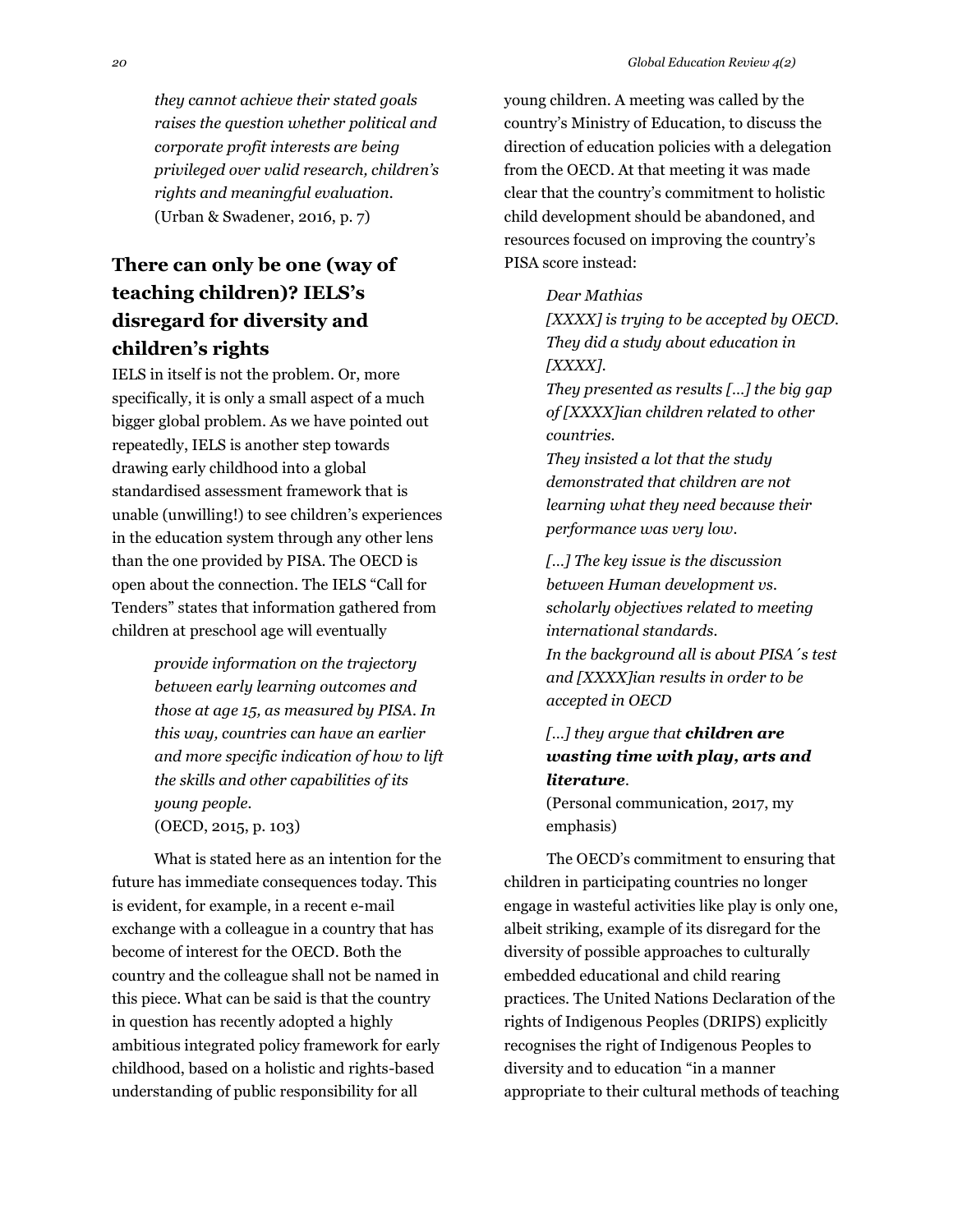and learning" (Article 14), and to "dignity and diversity of their cultures, traditions, histories and aspirations which shall be appropriately reflected in education and public information" (Article 15).

The OECD's tunnel vision continues at an operational level. According to the IELS website, children's perspectives will only be sought *after* the tests have been completed. Children will be asked

> *if they liked the assessment activity, its content and different aspects. These debriefing sessions will be used to ensure children's well-being during the assessment but also to provide valuable feedback about the assessment material and procedures. In addition, children will be asked about their favourite learning activities in different settings.* [\(http://www.oecd.org/edu/school/interna](http://www.oecd.org/edu/school/international-early-learning-and-child-well-being-study.htm) [tional-early-learning-and-child-well](http://www.oecd.org/edu/school/international-early-learning-and-child-well-being-study.htm)[being-study.htm\)](http://www.oecd.org/edu/school/international-early-learning-and-child-well-being-study.htm)

Apart from this post-fact assessment, there seems to be no intention to engage with children *before* the test. There is no indication that children's (or practitioners') consent to participate in IELS will be sought. To base a research project on *assumed* (instead of *informed) consent* would be met with astonishment – and rejection – by any university ethics committee, as any research student will know. The OECD seems to have exempted themselves from such standards.

### **The curious incident of the evidence in the night-time**

As Moss et al (2016) and others have pointed out, the OECD has chosen to take a highly selective approach to evidence that informs the field of early childhood at international level.

> *The Organisation adopts a particular paradigmatic position which might be described as hyper-positivistic… the*

*OECD is free to choose its position. However, it should be aware that it has made a choice and taken a particular perspective. It should also be aware that there are other choices and other perspectives. Yet on both counts it shows a total lack of self-awareness* (Moss et al., 2016, p. 346)

This undeclared paradigmatic position persistently denies that other positions exist, and have indeed existed for many years. Over the past 25 years reconceptualist scholars have contributed to a rapidly growing body of research and knowledge that offer alternative – postcolonial, critical, feminist, indigenous, transdisciplinary – understandings of what it means to educate and care for young children: "Such research and knowledge is rendered invisible by OECD, its existence not even acknowledged" (Moss & Urban, 2017).

More specifically, as Moss et al., (2016) remind us, the OECD chooses not to engage with any scholarship critical of PISA. Critical points raised by Morris (2016), Alexander (2010, 2012) and others are similarly relevant to testing 5 year olds for international comparison. "National education systems", Robin Alexander (2012) reminds us, "are embedded in national culture." Which explains why "no educational policy or practice can be properly understood except by reference to the web of inherited ideas and values, habits and customs, institutions and world views, that make one country distinct from another" (p. 5). Similar arguments have been made by the OECD itself in the first two *Starting Strong* reports (OECD, 2001, 2006):

> *ECEC policy and the quality of services are deeply influenced by underlying assumptions about childhood and education: what does childhood mean in this society? How should young children be reared and educated? What are the purposes of education and care, of early*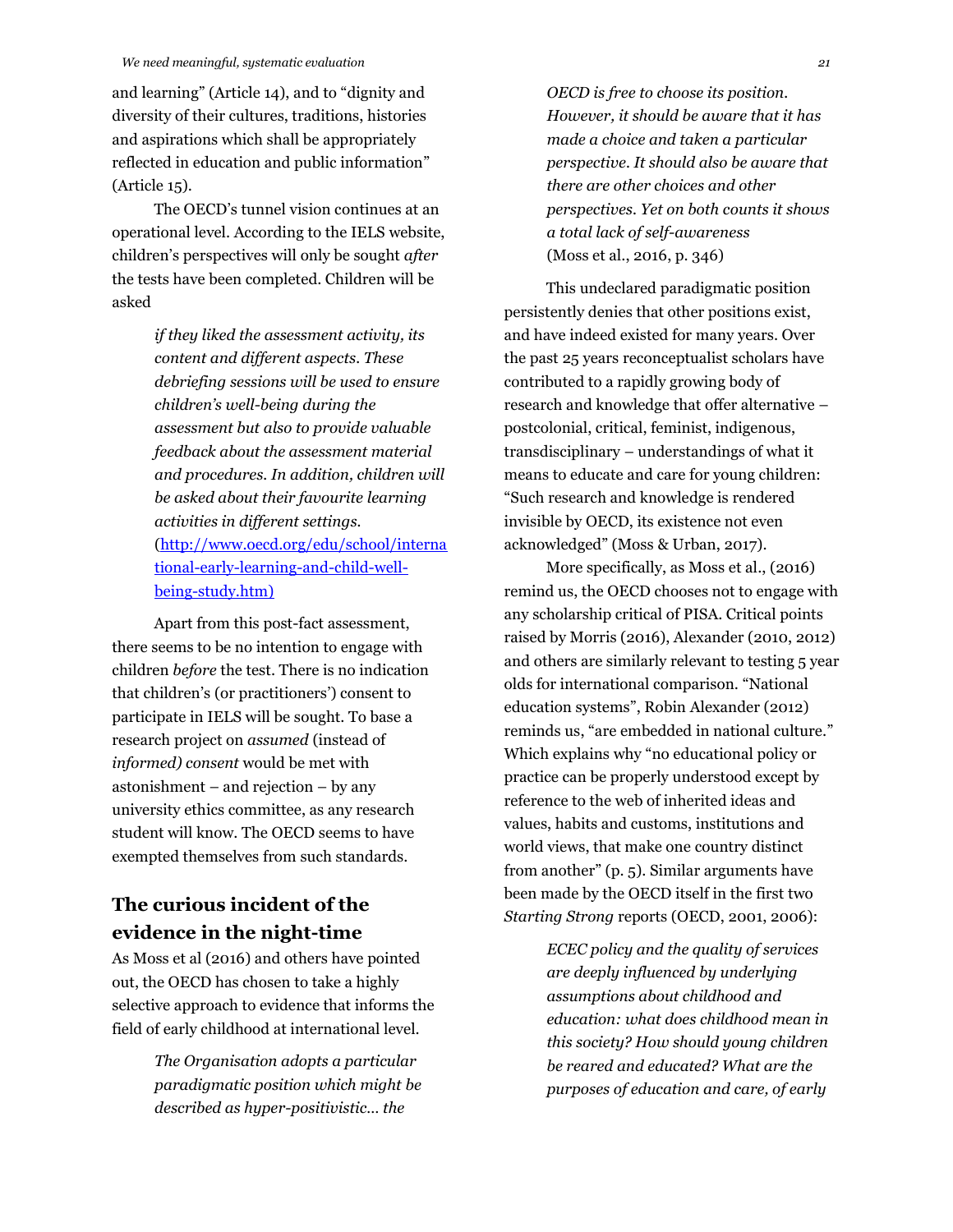*childhood institutions? What are the functions of early childhood staff?* (OECD, 2001, p. 63).

# **How great expectations in Washington are dashed in Oakland (Wellington, Berlin and Dublin)**

If governance theory has shown one thing it is this: no one does as they are told. Ever. That topdown implementation of policies doesn't work has been at the centre of research into the governance of complex systems (like education systems) for many years – hence the title of this section, in reference to a classic paper by Pressman and Wildavsky (1984). However, the entire OECD operation seems firmly grounded in a firm belief that it is possible to transfer policies from one context (country, culture) to another, and to implement them without distortion. The naivety of this "implied model of enlightened policymakers objectively and rationally applying lessons from other countries" (Moss et al., 2016) has been pointed out by Paul Morris (2016). But even a model that doesn't work in the first place can be (ab)used for other purposes. As Morris notes there is a

> *wholly unsurprising tendency for policymakers to view such comparative data on pupil performance as an expedient resource, which serves a primarily symbolic role in the theatre of politics and provides a massive source of evidence, from which they can hunt for correlations to legitimize their own ideological preferences.* (Morris, 2016, p. 11)

The *great expectations* nurtured by the OECD in relation to IELS are being *dashed* already in many countries – as they refuse to take part in the initiative. Critical statements are being published in New Zealand, Germany,

Ireland, Belgium, the UK, to name just a few, drawing on our arguments (Moss et al., 2016; Urban & Swadener, 2016; Moss & Urban, 2017) and building resistance among scholars, professionals and activists. An international critical coalition is beginning to take shape.

## **TINA, you're not our friend. There are alternatives to the 'dictatorship of no alternatives'**

At a recent meeting at the OECD headquarters in Paris to discuss IELS we were asked if we were opposed to quantitative methods. This, of course, is a) not the case and b) not the point. What we are opposed to, when it comes to evaluating the workings of complex, diverse, and culturally embedded support systems for young children and their families, is to be told that there is no alternative to standardised assessment and decontextualised measurement. We are strongly supportive of evaluation – not least as a way of holding governments and ourselves to account. We are also convinced of the importance of learning *with* and *from* others in international contexts. The OECD itself has shown that such approaches are possible. The landmark *Starting Strong I+II* studies (2001, 2006) are examples of a carefully designed and conducted exploration of early childhood systems in 20 countries, based on respect for diversity.

My own international work (as that of many others) draws on the leadership provided by John Bennett and his co-authors in Starting Strong I+II. What we have come to understand is that early childhood care, education and development services and practices are at their best when they are developed and supported as part of a *Competent System* (Urban, 2012; Urban, Vandenbroeck, Van Laere, Lazzari, & Peeters, 2012; Vandenbroeck, Urban, & Peeters, 2016). There are alternatives to IELS in its current form and I have no doubt the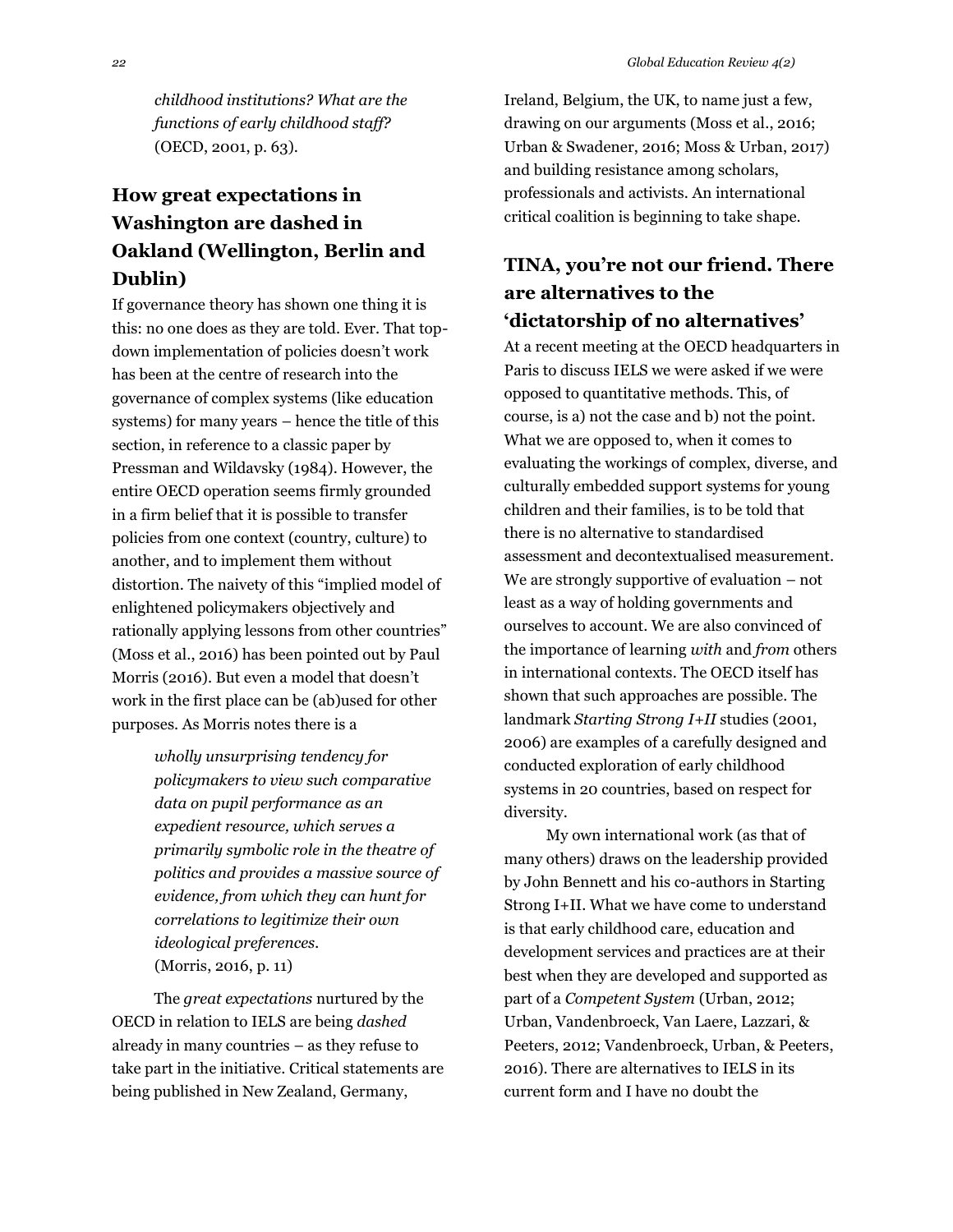international early childhood community would be supportive of a meaningful, contextualised leaning initiative, conducted in respectful and participatory ways.

#### **Notes**

- 1. ACER is an "independent, not-for-profit research organization"; its mission is "to create and promote research-based knowledge, products and services that can be used to improve learning across the lifespan" [\(www.acer.org\)](http://www.acer.org/). ACER led the management of PISA in 2006 and 2009.
- 2. IEA is a Netherlands-based "international cooperative of national research institutions, government research agencies, scholars and analysts working to evaluate, understand and improve education worldwide" [\(www.iea.nl\)](http://www.iea.nl/). IEA has a long history of providing international comparative assessments in education, including the *Trends in International Mathematics and Science Study (TIMSS)* and *Progress in International Reading Literacy Study (PIRLS)*.
- 3. *cApStAn* is a Belgium-based company that provides "linguistic quality control" for multilingual projects [\(www.capstan.be\)](http://www.capstan.be/). The company has been involved in PISA since 1998.

#### **References**

- Alexander RJ (2010) 'World class schools' noble aspirations or globalized hokum? *Compare* 40(6): 801–817.
- Alexander RJ (2012) Moral panic, miracle cures and education policy: What can we really learn from international comparisons? *Scottish Education Review* 44(1): 4–21.
- Carr, M., Mitchell, L. and Rameka, L. (2016) Some thoughts about the value of an OECD international assessment framework for early childhood services in Aotearoa New Zealand. *Contemporary Issues in Early Childhood* 17(4): 450–454.
- Madaus, G. F., & Clarke, M. (2001). The adverse impact of high-stakes testing on minority students: Evidence from one hundred years of test data. In G. Orfield &
- Century Foundation Press. Meisels, S. J., & Atkins-Burnett, S. (2006). Evaluating early childhood assessments: A differential analysis. In K. McCartney & D. Phillips (Eds.), *Handbook of Early Childhood Development* (pp. 533–549). Oxford: Blackwell Publishing.
- Meisels, S.J. (2004). Should We Test Four -Year Olds? [Commentary]. *Pediatrics*, 113(5), 1401-1402.
- Meisels, S.J. (2006). Accountability in Early Childhood: no easy answers. Occasional Paper 6, March 2006. Chicago: Erikson Institute.
- Morris P. (2016) Education Policy, Cross-National Tests of Pupil Achievement, and the Pursuit of World-Class Schooling. London: UCL Institute of Education Press.
- Moss, P., & Urban, M. (2017). The OECD's International Early Learning Study: what happened next. *Contemporary Issues in Early Childhood, 18*(2): 250-258. doi:10.1177/1463949117714086.
- Moss, P., Dahlberg, G., Grieshaber, S., Mantovani, S., May, H., Pence, A., . . . Vandenbroeck, M. (2016). The Organisation for Economic Co-operation and Development's International Early Learning Study: Opening for debate and contestation. *Contemporary Issues in Early Childhood, 17*(3), 343-351. doi:10.1177/1463949116661126
- OECD. (2001). *Starting Strong. Early Childhood Education and Care*. Paris: OECD.
- OECD. (2006). *Starting Strong II. Early Childhood Education and Care*. Paris: OECD.
- OECD. (2015). Call for tenders: International Early Learning Study. Retrieved from http://www.oecd.org/callsfortenders/CfT 100001420 International Early Learning Study.pdf
- Pence, A. (2017). Baby PISA: Dangers that can Arise when Foundations Shift. *Journal of Childhood Studies, 41*(3), 54-58.
- Pressman, J. L., & Wildavsky, A. B. (1984). *Implementation: How Great Expectations in Washington are Dashed in Oakland : Or, why It's Amazing that Federal Programs Work at All, this Being a Saga of the Economic Development Administration as Told by Two Sympathetic Observers who Seek to Build Morals on a Foundation of Ruined Hopes*. Berkely, CA: Colegio Nacional de Ciencias Políticas y Administración Pública: Fondo de cultura económica.
- Raudenbush, S. (2005). Newsmaker Interview: *How NCLB testing can leave some schools behind*. Preschool matters, 3(2), Rutgers University: National Institute of Early Education Research.